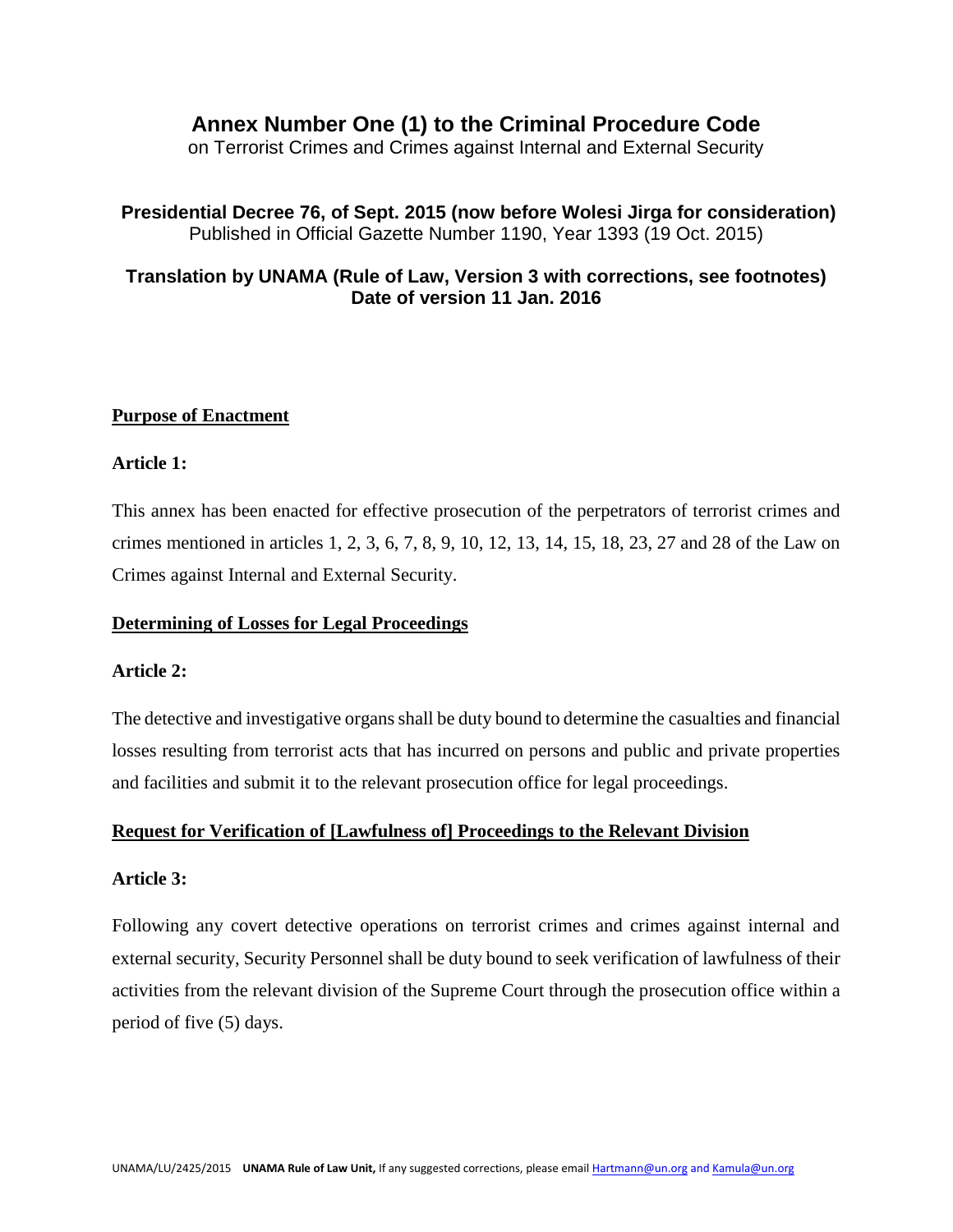## **Time Period for Submission of Documents and Evidences to the Prosecution Office**

## **Article 4:**

- (1) Security Personnel, after learning about the occurrence of a crime or arrest of the suspect, shall handover to the relevant prosecution, within a maximum period of ten (10) days, the suspect and their activity report, documents, evidences and other collected substantiating materials.
- (2) Within the time period set forth in paragraph  $(1)$  of this article, security personnel<sup>1</sup> shall obtain views of the experts if required, and cooperate with the prosecution office in gathering documents, evidences and other incriminating evidences and in identifying the perpetrator and his/her accomplices.

# **Suspects of Terrorist Crimes and Crimes against Internal and External Crimes Held in Custody**

## **Article 5:**

Security Personnel may hold in custody the suspects of terrorist crimes and crimes against internal and external security for up to 10 days in order to complete proceedings and gather incriminating evidences and inform prosecution office of the arrest within (24) hours after the arrest.

# **Detention of the Accused during Investigation**

## **Article 6:**

 $\overline{\phantom{a}}$ 

The assigned prosecutor may, in case of availability of sufficient incriminating evidences, issue a warrant after confirmation of the higher prosecutor for detention of the suspect of misdemeanor and felony crimes respectively for 30 and 60 days.

<sup>&</sup>lt;sup>1</sup> Changed "law enforcement" to "security personnel".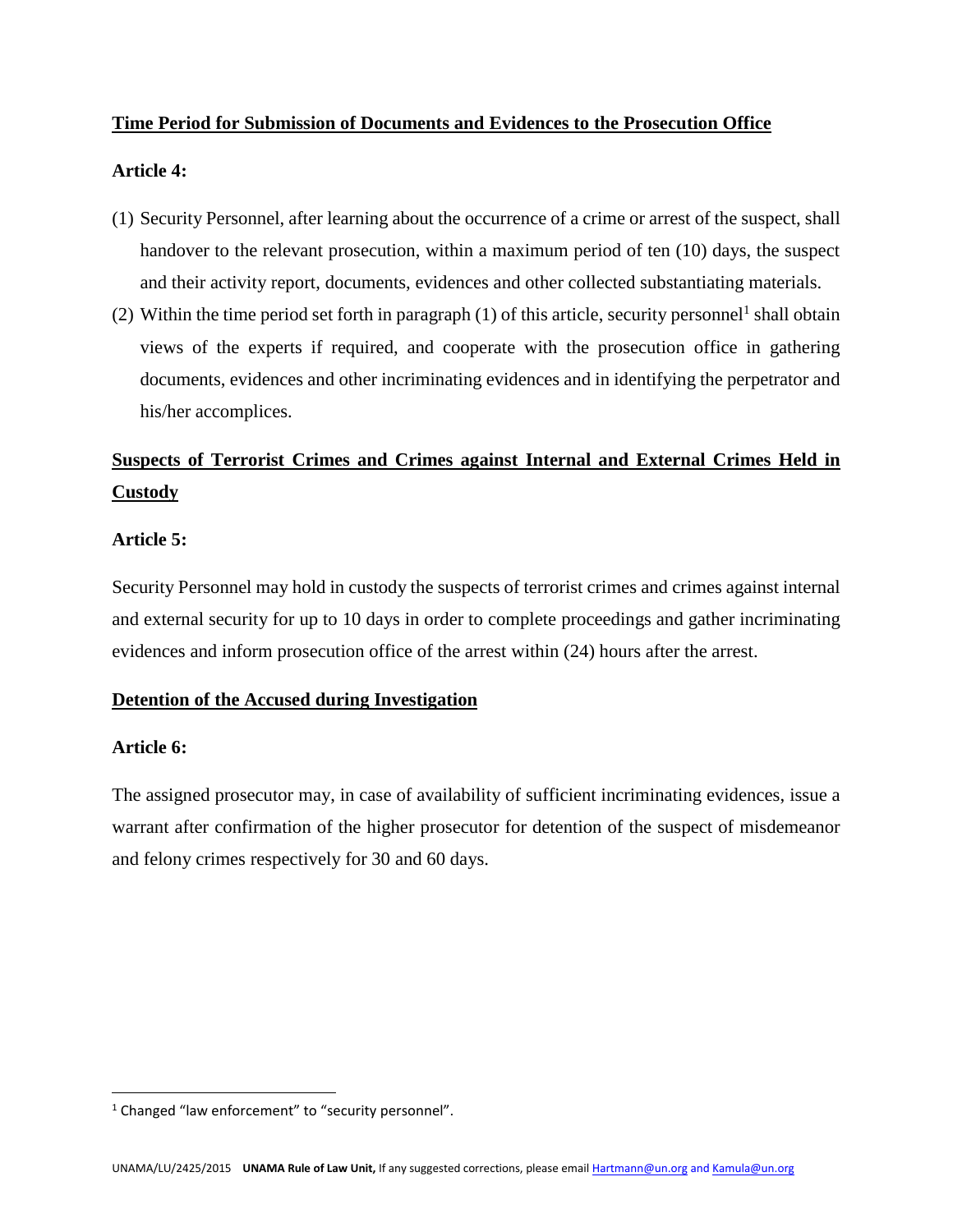# **Continuation of Detention of the Accused in case of Acquittal and Conviction**

## **Article 7:**

In a felony crime, when the prosecutor protests against the verdict issued by the Appeal Court with regards to acquittal of the accused or his/her sentence to the period he/she has already spent in detention center, the prosecutor shall present his/her request for continuation of detention of the accused to the relevant division of the Supreme Court. The division shall take a decision regarding extension of detention or release of the accused within 30 days prior to hearing the main case.

## **Detention of the Accused during Trial**

## **Article 8:**

- (1) The court may decide to detain the accused of terrorist crimes and crimes against internal and external security during trial as follows:
- 1.  $(60)$  days for proceeding<sup>2</sup> of the case by the Primary Court;
- 2. (60) days for proceeding at appeal stage by the Appeal Court;
- 3. (90) days for court of cassation the Supreme Court

(2) The total period for detention in all phases of trial (Primary, Appeal and Supreme Court) may not exceed 210 days.

# **Prosecution of Suspects and Accused**

# **Article 9:**

 $\overline{\phantom{a}}$ 

(1) Prosecution of suspects and accused of terrorist crimes and crimes against internal and external security including crimes of felony including the juveniles and those suspects transferred to the Justice Center in Parwan, or handed over to Afghanistan by foreign states shall be carried out by the General Department of Prosecution for Crimes against Internal and External Security and the competent courts at the Justice/ judicial Center of Parwan at primary and appeal stages.

<sup>2</sup> Changed erroneous "investigation" to "proceeding."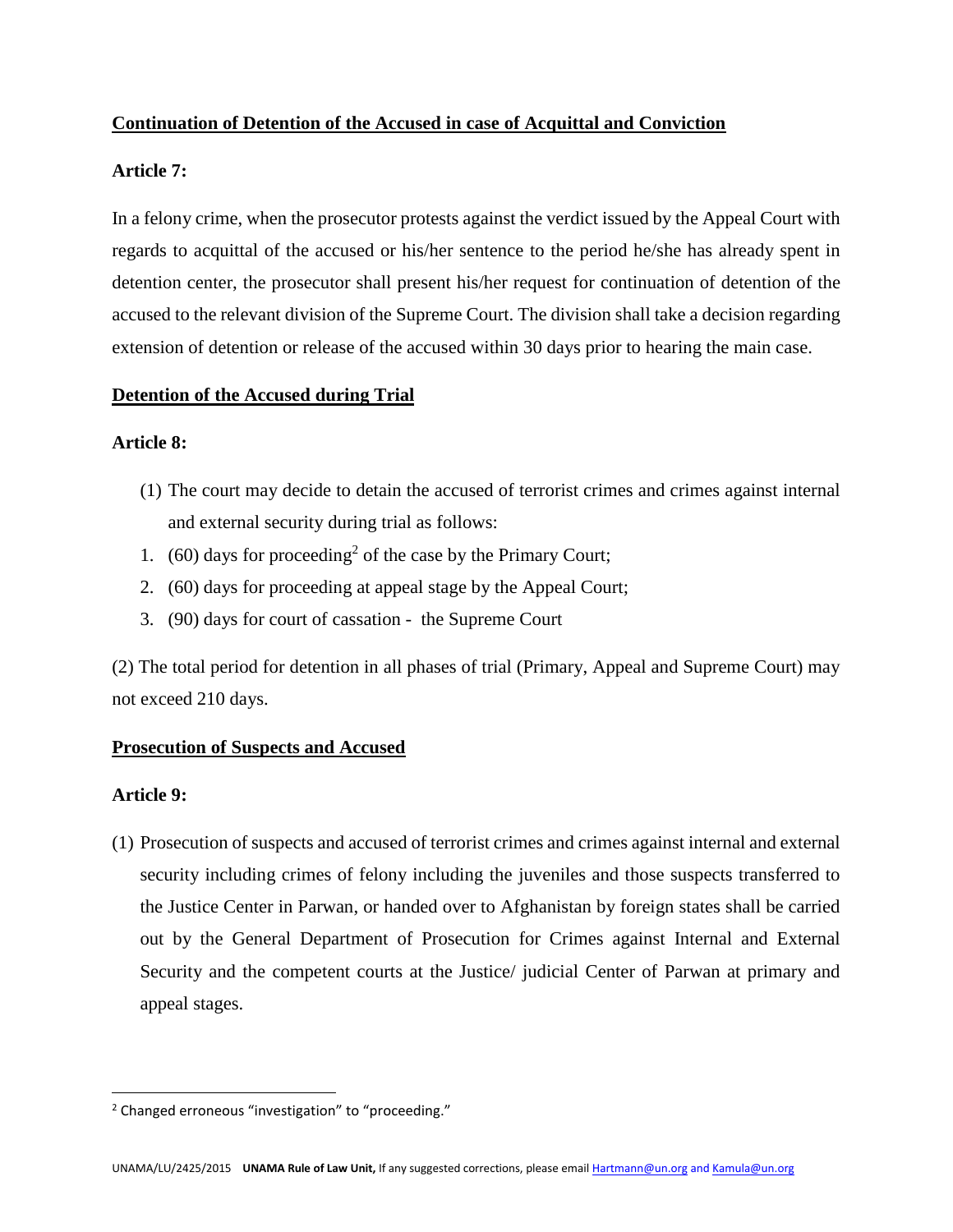(2) When a child commits terrorist crimes or crimes against internal and external security, he/she shall be sentenced to confinement in accordance with the provisions of the Law on Investigation of Children Violations.

#### **Exercising of Precautionary Measures**

### **Article 10:**

- (1) Precautionary measures shall be taken in the following circumstances:
	- 1. The person is suspected of committing terrorist crimes or crimes committed against internal and external security but gathering of incriminating evidences is not possible and as a result of detective activities, based on strong indications or reliable information, there is a strong probability that he/she will commit a crime if released.
	- 2. The person has been sentenced to imprisonment for commission of terrorist crimes or crimes against internal and external security and has served his/her sentence term and based on strong indications and reliable information, there is a strong probability that he/she will again commit crimes if released.
- (2) National Directorate of Security shall propose to the Supreme Court detention of the suspect or the convict stated in paragraph (1) of this article after obtaining the agreement of the relevant prosecution office and confirmation of the Attorney General's Office.
- (3) The period for exercising of security measures shall be one year and in case the situation set forth in paragraph (1) of this article continues, it may be extended consecutively.
- (4) Persons mentioned in paragraph (1) of this article shall be kept in a special place under the supervision of the prosecutor, separate from the detention center and prison.